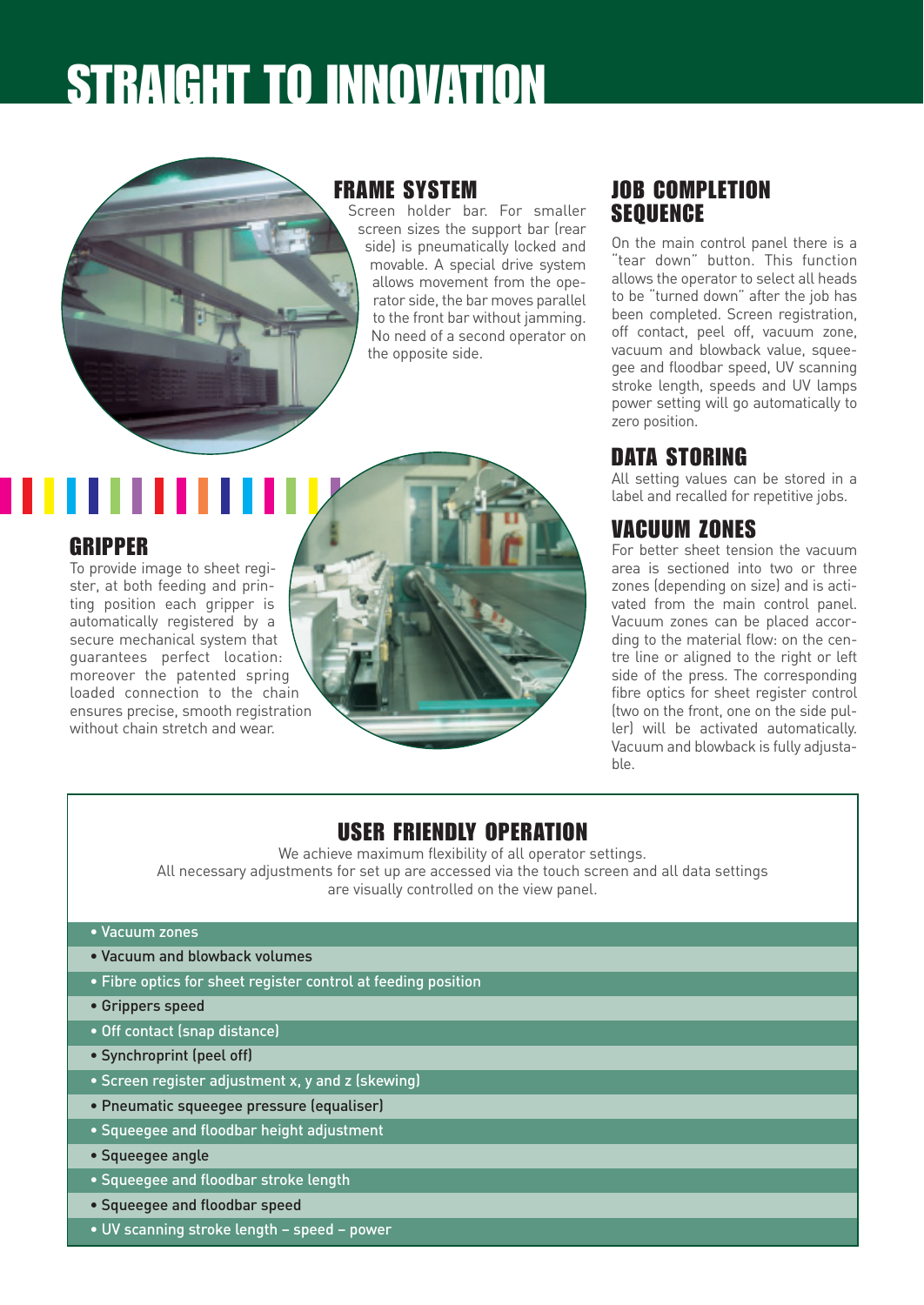#### NO PULLER / PUSHER

Another development on the New Multiformula that improves the performance, print quality and easy operation: automatic side sheet register without the traditional mechanical puller/pusher (patent pending) This is a new important step that complete the already innovative feeding system. The sheet positioned, on manual or automatic feeding mode, at the front register (disappearing lay stop) is detected by fiber optics that control the perfect alignement.

A pneumatic device lock the sheet on the shuttle bar that bring the sheet into the waiting gripper of the press. During the run the shuttle bar controlled by a stepper motor, moves also crosswise until the side edge of the sheet (LH or RH) is detected by a fiber optic sensor placed underneath, by this system the shuttle feeding bar set the material directly into the gripper perfectly registered. Side fiber optic sensor has an adjustable position according to the material size.

"No Puller" system means a lot of advanteges that can be summarized, between the most important:

- no misalignement of the sheet on the front register position caused easily by the traditional side mechanical action of the puller ,

> - no adjustement at all using any kind of material: from light polyester to heavy cardboard or plastic up 7/8mm thickness.

> > **MARIZON**

#### PANEL VIEW

**Diagnostics** – the software controls possible faults on the line and gives clear indications to the operator regarding the type of defect and location directly on LCD.

**Data storing** – all setting values can be stored on a label and recalled for repetitive jobs.

**Modem** – a modem system is provided and located in the main control console. This allows our software engineers to monitor, from our factory, all line functions, control problems and remove the fault. Moreover it is easy to modify or upgrade the software.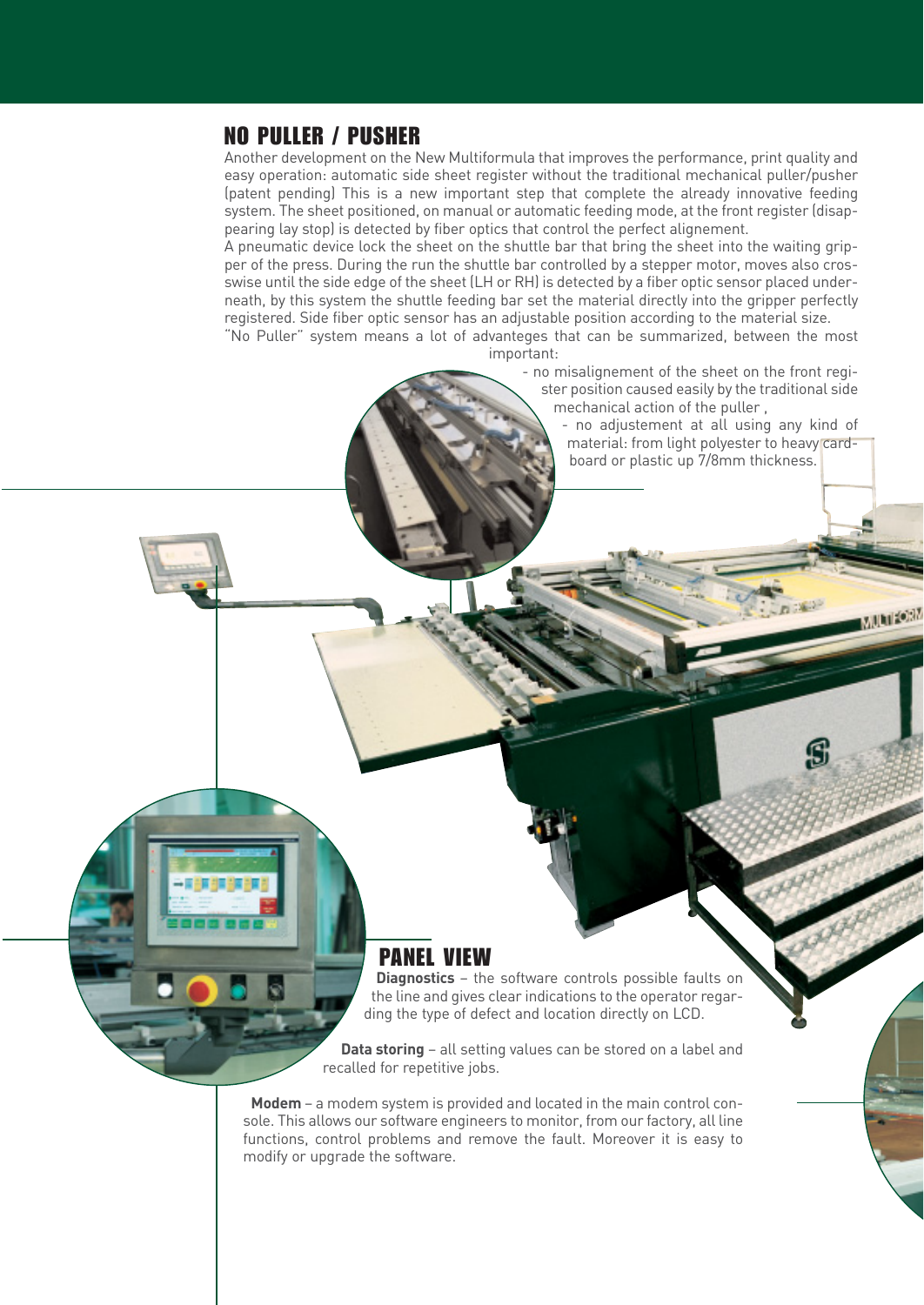## **MULTIFORMULA**

#### DRYING

At the end of the given cutting stroke, the reflectors rotate by 180°. UV and IR radiation is now directed upwards. At the top of the lamp housing an exhaust duct with fan is located. Optimum cooling of the lamp terminals and reflectors are guaranteed and there is no heat transfer to the inside of the dryer. The vacuum table remains cool. When the system is rotated to the up position, the lamp automatically cuts to standby mode (approximately 50w/cm). When the next sheet arrives in curing position, the lamp reverts to its set power the reflector turns and the scanning cure starts. The operator sets, at the touch panel, the curing stroke length according to material width and to the vacuum zones setted. Quartz filters are located under the lamps and guarantee to eliminate part of the infrared heat which is a component part of UV light emission. The quartz filters also prevent any contact between the printed material and the lamps, virtually eliminating fire risks inside the dryer module. Moreover no dust on the lamps and reflectors.

#### PRINTING

This patent pending system enables squeegee and floodbar changes from one side of the line, no need for a second operator on the opposite side of the press. Just slide the squeegee and floodbar into the holder sliding system which is in a completely open and accessible position. Changeover is achieved speedily and without effort by on operator. Motorised height, squeegee and floodbar angle, pneumatic squeegee pressure equaliser: again directly controlled from the touch panel, all simple and easy adjustments. Sequence for screen changing programme: park position will be activated, squeegee and foodbar housing rises and moves automatically over the stationary drip tray located at the end of the printing stroke and screen locks released, all with the push of one button on each individual head.